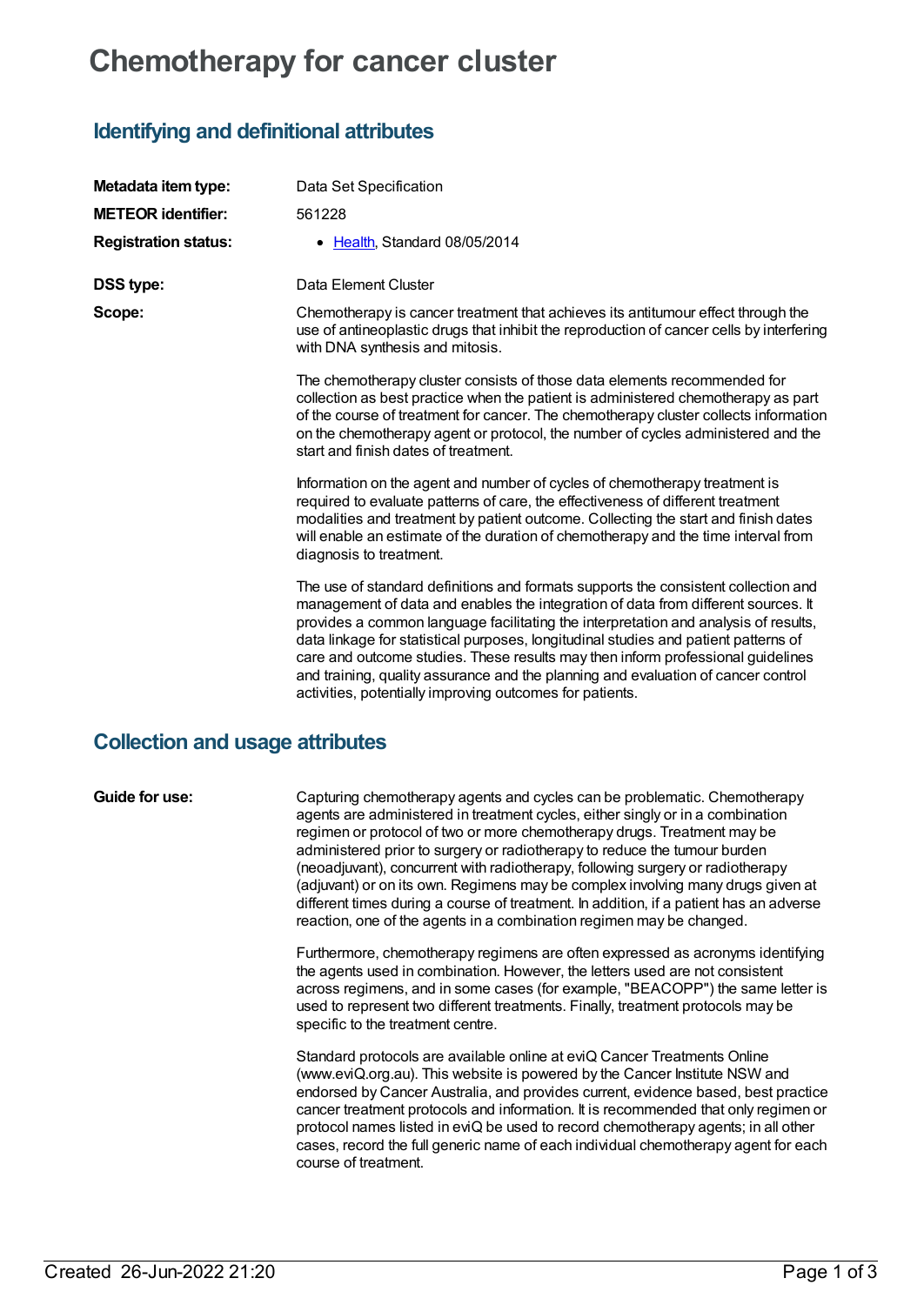**Collection methods:** Chemotherapy agents and cycles are recorded for each course of chemotherapy administered during the course of treatment regardless of treatment intent or timing.

> The data element *Healthcare provider—organisation identifier, N(16)* may be recorded for each treatment/cycle. It is recommended that, wherever possible, the database be configured to allow entry of different healthcare provider identifiers for each therapeutic mode/course of treatment/cycle.

The start date and completion date of chemotherapy are recorded once only for chemotherapy administered during the course of treatment.

This information should be collected from the patient's medical record.

#### **Source and reference attributes**

| <b>Submitting organisation:</b> | Cancer Australia                                                                                                                                                                    |
|---------------------------------|-------------------------------------------------------------------------------------------------------------------------------------------------------------------------------------|
| Origin:                         | Australian Institute of Health and Welfare (AIHW) 2010. National health data<br>dictionary. Version 15. National health data dictionary series. Cat. no. HWI 107.<br>Canberra: AIHW |
|                                 | American College of Surgeons 2002. Facility Oncology Registry Data Standards<br>(FORDS), 2009 revision. Commission on Cancer                                                        |
|                                 | Standard Cancer Treatment and Management Pathways Program, Cancer<br>Services and Education Division, eviQ Cancer Treatments Online. Cancer Institute<br><b>NSW</b>                 |
|                                 |                                                                                                                                                                                     |

#### **Relational attributes**

| Related metadata<br>references:                             | See also Cancer treatment—cancer treatment type, code N[N]<br>• Health, Standard 08/05/2014 |
|-------------------------------------------------------------|---------------------------------------------------------------------------------------------|
|                                                             | Supersedes Chemotherapy for cancer cluster                                                  |
|                                                             | • Health, Superseded 08/05/2014                                                             |
| <b>Implementation in Data Set</b><br><b>Specifications:</b> | Cancer (clinical) DSSHealth, Superseded 14/05/2015                                          |
|                                                             | <b>Conditional obligation:</b>                                                              |
|                                                             | Conditional on patient receiving chemotherapy.                                              |
|                                                             | Cancer (clinical) NBPDSHealth, Standard 14/05/2015                                          |
|                                                             | <b>Conditional obligation:</b>                                                              |

Conditional on patient receiving chemotherapy.

**Metadata items in this Data Set Specification** Show more detail